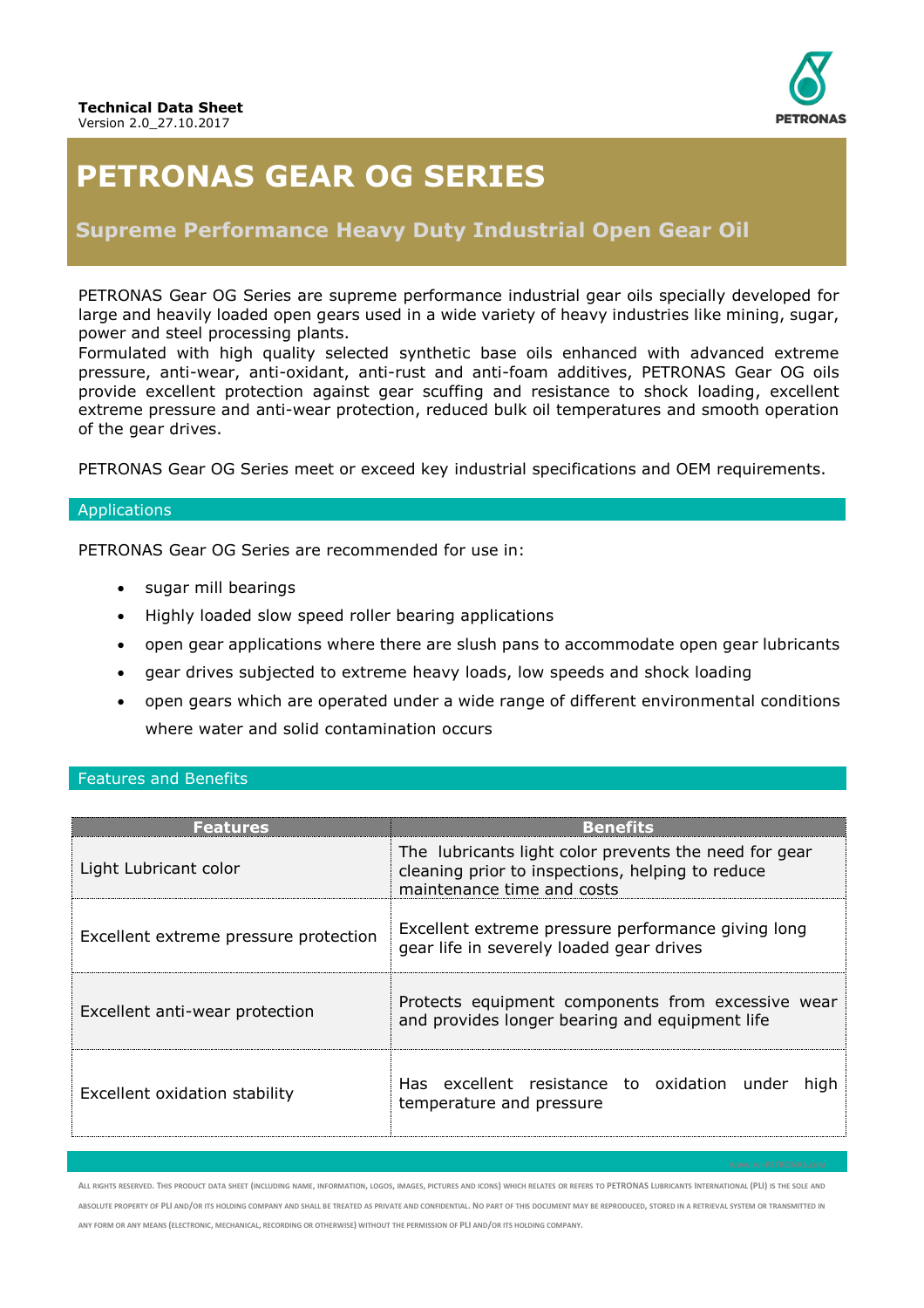

# **PETRONAS GEAR OG SERIES**

## **Supreme Performance Heavy Duty Industrial Open Gear Oil**

| <b>Features</b>                               | <b>Benefits</b>                                                                                                                                                                             |  |  |  |  |  |
|-----------------------------------------------|---------------------------------------------------------------------------------------------------------------------------------------------------------------------------------------------|--|--|--|--|--|
| Excellent rust & corrosion protection         | Inhibits the corrosion process that occurs in presence<br>of water, improving equipment life                                                                                                |  |  |  |  |  |
| Very good water separability                  | Due to very good water separability the systems are<br>protected from water degenerative effects, maintaining<br>gear drives efficiency at required level and reducing<br>maintenance costs |  |  |  |  |  |
| Excellent multi metal compatibility           | Compatible with most metal alloys ensuring trouble<br>free performance                                                                                                                      |  |  |  |  |  |
| Excellent seal and elastomer<br>compatibility | Compatible with most seals and elastomers, which<br>prevents oil leaks and contamination due to seal<br>erosion                                                                             |  |  |  |  |  |

## Typical Properties

| <b>Characteristic</b>             | <b>Method</b>      | 3200  | 4000  | 6800  | 8000  | 12000 | 18000 | 24000 |
|-----------------------------------|--------------------|-------|-------|-------|-------|-------|-------|-------|
| Specific Gravity @15°C            | <b>ASTM D 4052</b> | 0,891 | 0,901 | 0,900 | 0,901 | 0,904 | 0,904 | 0,905 |
| Kinematic Viscosity at 40°C, cSt  | ASTM D 445         | 3200  | 4000  | 6800  | 8000  | 12000 | 18000 | 24000 |
| Kinematic Viscosity at 100°C, cSt | ASTM D 445         | 181   | 210   | 293   | 322   | 448   | 550   | 850   |
| Viscosity Index, min              | <b>ASTM D 2270</b> | 165   | 166   | 167   | 166   | 178   | 174   | 210   |
| Flash Point, °C                   | ASTM D 92          | 210   | 214   | 214   | 220   | 230   | 230   | 240   |
| Pour Point, max °C                | ASTM D 97          | $-21$ | $-18$ | $-18$ | $-18$ | $-15$ | $-15$ | $-9$  |
| TAN, mgKOH/g                      | ASTM D 664         | 0,49  | 0,49  | 0,49  | 0,49  | 0,49  | 0,49  | 0,49  |
| Copper Strip Corrosion, Visual    | ASTM D130          | 1a    | 1a    | 1a    | 1a    | 1a    | 1a    | 1a    |
| Foam Sequence I, mL               |                    | 0/0   | 0/0   | 0/0   | 0/0   | 0/0   | 0/0   | 0/0   |
| Foam Sequence II, mL              | ISO 6427           | 0/0   | 0/0   | 0/0   | 0/0   | 0/0   | 0/0   | 0/0   |
| Foam Sequence III, mL             |                    | 0/0   | 0/0   | 0/0   | 0/0   | 0/0   | 0/0   | 0/0   |
| Weld Load, Kgf                    | <b>ASTM D2783</b>  | 620   | 620   | 620   | 620   | 620   | 620   | 800   |
| Timken OK Load, Ibs               | <b>ASTM D2782</b>  | 70    | 70    | 70    | 70    | 70    | 70    | 70    |
| FZG, Stages Passed                | ISO 14635-1        | >12   | >12   | >12   | >12   | >12   | >12   | >12   |

SS is available upon request including quality control limits

ALL RIGHTS RESERVED. THIS PRODUCT DATA SHEET (INCLUDING NAME, INFORMATION, LOGOS, IMAGES, PICTURES AND ICONS) WHICH RELATES OR REFERS TO PETRONAS LUBRICANTS INTERNATIONAL (PLI) IS THE SOLE AND ABSOLUTE PROPERTY OF PLI AND/OR ITS HOLDING COMPANY AND SHALL BE TREATED AS PRIVATE AND CONFIDENTIAL. NO PART OF THIS DOCUMENT MAY BE REPRODUCED, STORED IN A RETRIEVAL SYSTEM OR TRANSMITTED IN ANY FORM OR ANY MEANS (ELECTRONIC, MECHANICAL, RECORDING OR OTHERWISE) WITHOUT THE PERMISSION OF PLI AND/OR ITS HOLDING COMPANY.